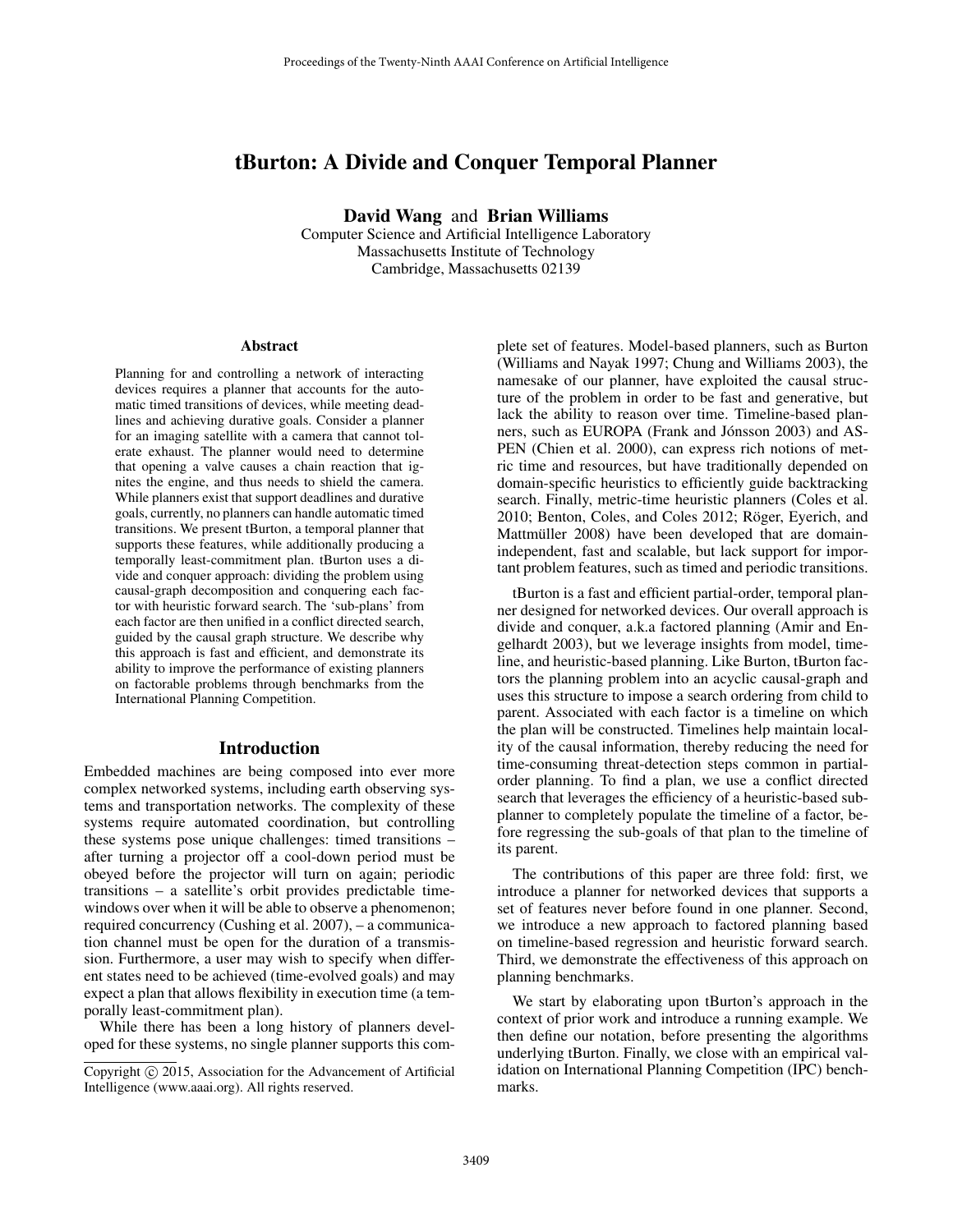## Background

Divide and conquer is the basic principal behind factored planning, but alone tells only part of the story. A factored planner must decide how to factor (divide) the problem, how to plan for (conquer) each factor, *and* how to unify those plans.

Divide Key to tBurton's approach to factored planning is exploiting the benefits of causal-graph based factoring in partial-order, temporal planning.

tBurton inherits its causal reasoning strategy from namesake, Burton (Williams and Nayak 1997; Chung and Williams 2003), a reactive, model-based planner developed for NASA spacecraft. Burton, exploits the near-DAG structure of its domain and grouped cyclically-dependent factors to maintain an acyclic causal graph. The causal graph is then used to quickly determine a serialization of sub-goals. Even though this strategy is not optimal in the general case, complexity analysis has shown it is difficult to do better in the domain independent case (Brafman and Domshlak 2006; 2003).

Despite the lack of optimality, the clustering of variables identified by an acyclic causal-graph has important ramifications. Goal-regression, partial-order planners (Penberthy and Weld 1992; Younes and Simmons 2003) traditionally suffer from computationally expensive threat detection and resolution, where interfering actions in a plan must be identified and ordered. Factoring inherently identifies the complicating shared variables, reducing the number of cases that must be checked for interference. Furthermore, threat resolution is equivalent to adding temporal constraints to order sub-plans during composition – reducing the number of threats under consideration also reduces the difficulty of temporal reasoning.

Conquer In order to plan for each factor, tBurton uses a heuristic-based temporal planner. Heuristic-based planners, and especially heuristic forward search planners have scaled well (Röger, Eyerich, and Mattmüller 2008; Coles et al. 2010; Vidal 2011), and consistently win top places in the IPC. Using a heuristic forward search planner (henceforth sub-planner) allows tBurton to not only benefit from the state-of-the-art in planning, but to degrade gracefully. Even if a problem has a fully connected causal-graph, and therefore admits only one factor, the planning time will be that of the sub-planner plus some of tBurton's processing overhead.

tBurton plans for each factor by first collecting and ordering all the goals for that factor along its timeline. The subplanner is then used to populate the timeline by first planning from the initial state to the first goal, from that goal to the next, and so on. The problem presented to the sub-planner only contains variables relevant to that factor.

Unify Sub-plans are unified by regressing the subgoals required by a factor's plan, to parent factors. Early work in factored planning obviated the need for unification by planning bottom-up in the causal-graph. Plans were generated for each factor by recursively composing the plans of its children, treating them as macro-actions (Amir and Engelhardt 2003; Brafman and Domshlak 2006). This approach



Figure 1: A simple computer-projector system represented as Timed Concurrent Automata.

obviated the need for unifying plans at the cost of storing all plans. Subsequent work sought to reduce this memory overhead by using backtracking search through a hierachical clustering of factors called a dtree (Kelareva et al. 2007). While tBurton does not use a dtree, we do extend backtracking search with plan caching and conflict learning in order to more efficiently unify plans.

Projector Example A running example we will use in the remainder of this paper involves a computer, projector, and connection between them, which are needed to give a presentation. The computer exhibits boot-up and shutdown times. The projector exhibits similar warm-up and cooldown periods, but will also shutdown automatically when disconnected from the computer. Figure 1 depicts this example in tBurton's native, automata formulation.

#### Problem Formulation

Timed concurrent automata, the representation tBurton uses for the planning problem inherits from prior work on extending Concurrent Constraint Automata (CCA) (Williams and Nayak 1996) to time (Ingham 2003). Our representation can be viewed as a variation on timed-automata theory (Alur and Dill 1994), where transitions are guarded by expressions in propositional state-logic rather than symbols from an alphabet.

Formally, the planning problem tBurton solves is the tuple,  $\langle TCA, SP_{part} \rangle$ , where  $TCA$  is a model of the system expressed as a set of interacting automata called *Timed Concurrent Automata*, and  $SP_{part}$  is our goal and initial state representation, which captures the timing and duration of desired states as a *Partial State Plan*. We represent our plan as a Total State Plan  $SP_{total}$ , which is an elaboration of  $SP_{part}$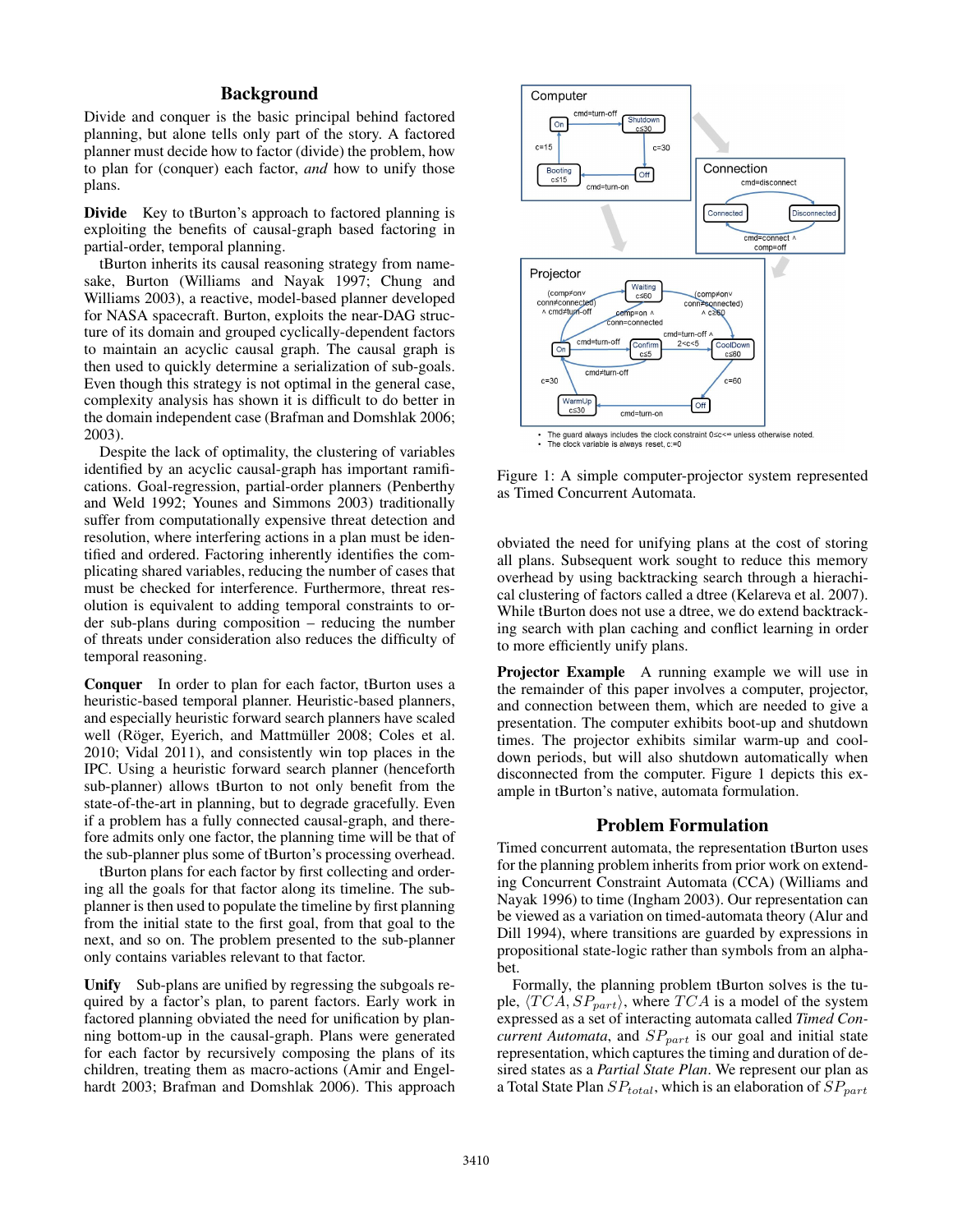that contains no open goals, and expresses not only the control commands needed, but the resulting state evolution of the system under control.

#### Timed Concurrent Automata

**Definition 1.** a  $TCA$ , is a tuple  $\langle L, C, U, A \rangle$ , where:

- $\mathcal L$  is a set of variables,  $l \in \mathcal L$ , with finite domain  $D(l)$ , representing locations within the automata. An assignment to a variable is the pair  $(l, v), v \in D(l)$ .
- $\bullet$   $\mathcal C$  is a set of positive, real-valued clock variables. Each clock variable,  $c \in \mathcal{C}$ , represents a resettable counter that increments in real-time, at the same rate as all other clock variables. We allow the comparison of clock variables to real valued constants, c op r, where  $op \in \{\leq, <, =, >\}$  $, \geq \}, r \in \mathbb{R}$ , and assignments of real-valued constants to clock variables  $c := r$ , but do not allow clock arithmetic.
- U is a set of control variables,  $u \in U$ , with finite domain  $D(u) \cup \perp$ .  $D(u)$  represents *commands* users 'outside' the  $TCA$  can use to control the  $TCA$ .  $\perp$  is a nullary command, indicating no command is given.
- A is a set of timed-automata,  $A \in \mathcal{A}$ .

A  $TCA$  can be thought of as a system where the location and clock variables maintain internal state while the control variables provide external inputs. The automata that compose the  $TCA$  are the devices of our system.

**Definition 2.** A single timed automaton  $\overline{A}$  is the 5-tuple  $\langle l, c, u, \mathbb{T}, \mathbb{I} \rangle.$ 

- $l \in \mathcal{L}$  is a location variable, whose values represent the locations over which this automaton transitions.
- $c \in \mathcal{C}$  is the unique clock variable for this automaton.
- $u \in \mathcal{U}$  is the unique control variable for this automaton.
- T is a set of *transitions* of the form,  $T = \langle l_s, l_e, g, c \rangle$ 0), that associates with a start and end location  $l_s, l_e \in$  $D(l)$ , a guard g and a reset value for clock c,  $c := 0$ . The guard is expressed in terms of propositional formulas with equality,  $\varphi$ , where:  $\varphi ::=$  true | false |  $(l^{\circ} =$ v)  $(u = v)$   $(c \text{ op } r)$   $\neg \varphi_1 \varphi_1 \wedge \varphi_2$   $\neg \varphi_1 \vee \varphi_2$ . The guard can be expressed only in terms of location variables not belonging to this automaton,  $l^{\circ} \in \mathcal{L} \backslash l$ , and the control and clock variable of this automaton. For brevity, we will sometimes use the expression  $l \neq v$  in place of  $\neg (l = v)$ . The automaton is said to instantaneously transition from  $l_s$  to  $l_e$  and reset its clock variable when the guard is first evaluated true.
- $\bullet$  I is a function that associates an invariant with each location. The invariant takes the form of a clock comparison  $c < r$  or  $c \leq r$  that bounds the maximum amount of time an automata can stay in that location. The invariant  $c \leq \infty$  expresses that an automaton can dwell in the associated location indefinitely.

In the projector example (Figure 1), the projector has locations Off, WarmUp, On, Waiting, Confirm, and CoolDown. The transitions, represented by directed edges between the locations, are labeled by guards that are a function of other location variables, clock variables (denoted by c), and control variables (denoted by cmd). Invariants label



Figure 2: A graphical representation of the possible set of next-states from the Waiting state of the well-formed and deterministic Projector automaton.

some states, such as WarmUp, which allows us to encode the bounded-time requirement that the projector must transition from WarmUp to On in 30.

An automaton is *well formed* if there exists a unique nextstate for all possible combinations of assignments to location, control, and clock variables. With regards to the transitions, an automaton is said to be *deterministic* if for any  $l_s$ only the guard  $q$  of one transition can be true at any time. Figure 2 depicts the set of next-states from the Waiting state of the well-formed, deterministic Projector automaton. Note that there is exactly one possible next-state for each combination of inputs, and a unique next-state at the upperbound of the invariant. In order to produce plans with predictable behavior, tBurton must plan over  $TCA$  models consisting of well-formed, deterministic automata.

 $TCAs$  make representing problem features such as indirect effects, automatic-timed transitions, and periodic transitions straight forward. An *indirect effect* can occur when a transition in automaton  $A_c$  is *activated by* (the guard of the transition is evaluated true based on the assignments to) the locations of other automaton  $A_p$  without the need to assign the control variable of  $A_c$ . *Automatic-timed transitions* can occur within one automaton when a transition is activated by the clock variable. *Periodic transitions* can occur when a series of automated-timed transitions starts and ends with the same location (forming a cycle). A combination of these features can produce more complex interactions: several indirect effects could produce a chain-reaction, and indirect effects with automatic-timed transitions can result in periodic transitions spanning several automaton.

#### State Plans

To control  $TCA$ , we need to specify and reason about executions (runs) of the system in terms of state trajectories; we represent these as state plans. A state plan specifies both the desired (goal) and required (plan) evolution of the location and command variables using a set of timelines we refer to as state *histories*. The temporal aspect of these histories and the relationship between events within them are expressed through simple temporal constraints (Dechter 2003). The flexibility afforded by simple temporal constraints allows the state plan to be a temporally least commitment specification, which is important in enabling plan executives (Levine 2012; Muscettola, Morris, and Tsamardinos 1998) to adapt to a range of disturbances without the need to re-plan. tBurton generalizes upon the value and justification episode and history representation employed in TCP (Williams 1986),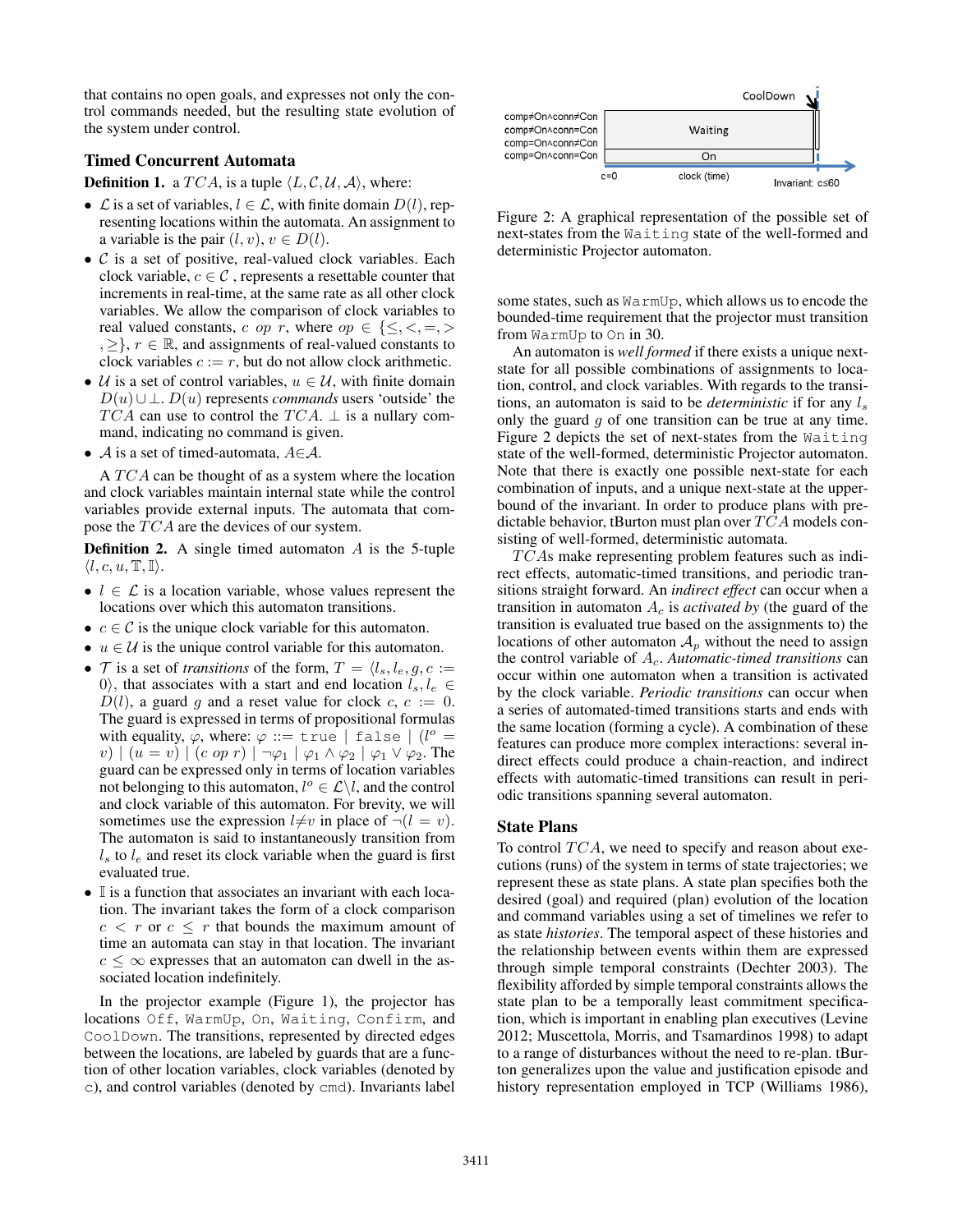which introduced a least-commitment approach to representing interactions between timelines. The use differs in that TCP performs progression on histories through state constraints, as a form of least-commitment simulation, while tBurton performs regression on goal histories through timed concurrent automata, as a form of least-commitment planning.

Conceptually, a state-plan can be thought of as one large temporal network which we divide into histories and justifications. Each history describes the evolution of a particular location or control variable, while justifications are temporal constraints that relate the timing of one history to another.

## **Definition 3.** a history H is a tuple  $\langle EV, EP \rangle$  where:

 $EV = \{e_1, e_2, ..., e_n\}$ , is a set of events  $e_i$  (that represent positive, real-valued time points), and

 $EP = \{ep_1, ep_2, \ldots, ep_m\}$  is a set of episodes, where each episode,  $ep = \langle e_i, e_j, lb, ub, sc \rangle$ , associates with a temporal constraint  $lb \leq e_i - e_i \leq ub$ , a state constraint sc expressed as a propositional formula over location and control variable assignments. We refer to  $e_i$  and  $e_j$  as the *start* and *end events/times* of the episode, respectively, even though their actual temporal ordering depends on whether lb is positive.

**Definition 4.** a state plan SP is a tuple  $\langle GH, VH, J \rangle$ where:

- GH is a *goal history*, a type of history in which the stateconstraints of episodes represent the *desired* evolution of location and control variables.
- $V\mathcal{H}$  is a set of value histories,  $VH \in V\mathcal{H}$ . Each *value history*, *VH*, is a type of history that represents the planned evolution of locations or control variables. The state constraints in a value history are restricted to contain only variable assignments and only assignments to the variables to which the value history is associated. As such, a value history represents the trace of the corresponding variables.
- $\mathcal J$  is a justification, a type of episode with a state constraint of value  $true$ , which is used to relate the temporal occurrence of events in goal histories to events in value histories.

For simplicity, we will use the term *goal episode* to refer to an episode occurring in the goal history, and the term *value episode* for an episode occurring in the value history.

As with many partial-order planners, tBurton searches over a space of partial plans, starting from the partial stateplan  $SP_{part}$  and elaborating the plan until a valid total plan  $SP<sub>total</sub>$ , in which all goals are closed, is reached. State plans allow tBurton to not only keep track of the plan (through value histories), but also keep track of why the plan was created (goal histories and justifications). This is useful for post-planning validation, but also allows tBurton to keep track of open-goals during the planning process.

Figure 3 shows a progression between the initial state plan and the total state plan for the projector example. Figure 3(a) depicts the partial state plan from which tBurton starts planning. The presenter wishes to project for 30 minutes and leave the room 10 minutes later with projector off and his computer disconnected. The goal history of the state-plan,

as indicated by the brackets, describes this desired state trajectory. The value histories represent the initial state of the computer, connection, and projector. Figure 3(a) shows the output of tBurton, a total state plan, where the histories track the evolution of each variable's value. The emphasized commands of 'connecting the computer and projector', 'turning on the projector', and then 'disconnecting the computer and projector' represent the actionable control-variable assignments needed to achieve the presenter's goals.



(a) The initial partial state plan for the projector example. Events are represented as vertices. Episodes as edges. The lower and upper time bounds for episodes are labeled using interval notation.



(b) The total state plan for the projector example. The control variables important to the execution of the state plan as well as the initial state plan are darkened.

Figure 3: Initial and total state plan for the projector example.

## Semantics of TCAs and State Plans

Until now, we have used the words *run*, *trace*, *closed*, *valid*, *least-commitment*, and *causal graph* in a general sense. We now return to formalize these definitions, starting with the semantics of  $TCAs$  and their relation to state plans.

Definition 5. run. The *run* of a single timed-automaton,  $A_a$ , can be described by its timed state trajectory,  $S_a$  =  $((l_{a0}, 0), (l_{a1}, t_{a1})..., (l_{am}, t_{am}))$ , a sequence of pairs describing the location and time at which the automaton first entered each state.  $l_{a0}$  is the initial assignment to the location variable of  $A_a$ . We say a run  $((l_{ai}, t_{ai}), (l_{aj}, t_{aj}))$  is *legal* if two conditions are met. First, if  $l_{ai}$  has invariant guard  $c < r$ , then  $t_{aj} - t_{ai} < r$  must be true. Second, if there exists a transition between locations  $l_{ai}$  to  $l_{aj}$ , guarded by g, the first time g became true in the interval from  $t_{ai}$  to  $t_{aj}$ must be at time  $t_{ai}$ .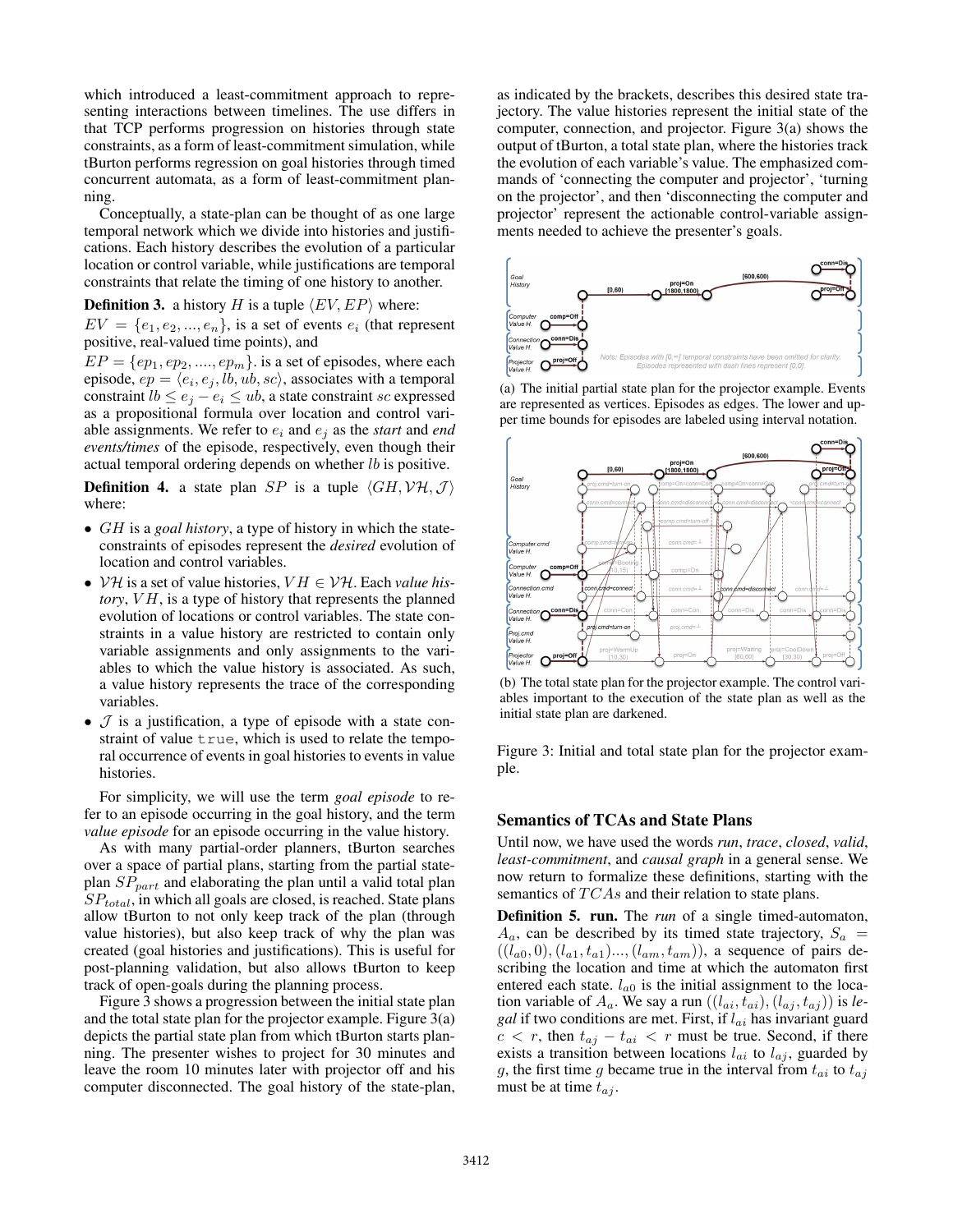Definition 6. trace. A *trace* in timed automata theory is usually defined as the timed-trajectory of symbols, a word. Relative to TCAs, this corresponds to the timed trajectory of the guard variables. For  $TCAs$ , where automata asynchronously guard each other through their location variables, a trace and run are almost identical, with the exception that a trace for a  $TCA$  would also include the timed state trajectory of control variables used in guards. A trace for a  $TCA$ therefore captures the evolution of all the variables.

**Definition 7. closed.** A goal-episode with constraint  $sc_q$ is considered trivially closed if  $sc<sub>g</sub>$  evaluates to true, and trivially un-closable if it evaluates to false. Otherwise, a goal-episode is considered *closed* if there is a co-occurring episode in a value-history whose constraint entails the goal's constraint. Formally, a goal-episode  $\langle e_{gs}, e_{ge}, lb_g, ub_g, sc_g \rangle$ is closed by a value-episode  $\langle e_{vs}, e_{ve}, lb_v, ub_v, sc_v \rangle$ , if  $sc_v$   $\models$   $sc_g$ , and the events are constrained such that  $e_{vs}$  =  $e_{gs}$  and  $e_{ve} = e_{ge}$ . A goal appearing in the goal-history which is not closed is *open*.

In the context of a state-plan,  $\langle GH, VH, J \rangle$ : The goalepisode occurs in the the goal history GH. The valueepisode occurs in a value history,  $VH \in \mathcal{VH}$ . And, we represent closed by adding two justifications to  $J$ , which constrain the two episodes to start and end at the same time.

**Definition 8. valid.** In general,  $SP_{total}$  is a *valid* plan for the problem  $\langle TCA, SP_{part} \rangle$ , if  $SP_{total}$  has no *open* goalepisodes, *closes* all the goal-episodes in  $SP_{part}$ , and has value-histories that both contain the value history of  $SP_{part}$ and is a legal trace of the  $TCA$ .

For tBurton, we help ensure  $SP_{total}$  is a valid plan by introducing two additional requirements. First, we require that  $SP_{part}$  contains an episode in the value history of each location variable, l, whose end event must precede the start event of any goal on  $l$ , thus providing a complete 'initial state'. Second we require that  $SP_{part}$  be a subgraph of  $SP_{total}$ . These two additional requirements allow us to simplify the definition of valid:  $SP_{total}$  is a valid plan if it has no open goals and is a trace of the  $TCA$ . Figure 3(b), which depicts the total state plan for the projector example, uses bold lines to emphasize the subset of episodes that came from the partial plan.

To ensure  $SP<sub>total</sub>$  is temporally, *least commitment*, the state plan must be consistent, complete, and minimal with respect to the planning problem. A valid state plan is already *consistent* and *complete* in that it expresses legal behavior for the model and closes all goals. We consider a state plan to be *minimal* if relaxing any of the episodes (decreasing the lower-bound, or increasing upper-bound) in the histories admit traces of the  $TCA$  that are also legal. Structurally, the definition of a state plan (def. 4) ensures tBurton cannot return plans containing disjunctive state constraints in the value histories, nor can the plan contain disjunctive temporal constraints.

**Definition 9. causal graph.** The causal graph of a  $TCA$  is a digraph  $\langle A, E \rangle$  consisting of a set of automata embedded as vertices and a set of causal edges. A causal edge  $(A, B)$ is a member of E iff  $A \neq B$  and there exists a transition in

automaton  $B$  guarded by the location variable,  $l$  of automaton A. We say A is the *parent* of B, and equivalently, B is the child of A.

## tBurton Planner

tBurton's fundamental approach is to plan in a factored space by performing regression over histories; this is supported through several algorithms. Practically, tBurton's search involves: 1. Deciding which factor to plan for first. This scopes the remaining decisions by selecting the value history we must populate and the goal-episodes we need to close. 2. Choosing how to order the goal-episodes that factor can close 3. Choosing a set of value-episodes that should be used to close those goal-episodes. 4. Choosing the plans that should be used to achieve the value-episodes. 5. And finally, extracting the subgoals of the value history (guards) required to make the value-history a legal trace of the automata and adding corresponding goal-episodes to the goal history. These steps repeat until a plan is found, or no choices are available.

As a partial order planner, tBurton searches over variations of the state plan. Since we use the causal graph to define a search order, and subgoal extraction requires no search, tBurton only has three different choices with which to modify  $SP_{part}$ .:

- 1. Choose a goal ordering. Since actions are not reversible and reachability checking is hard, the order in which goals are achieved matters. tBurton must impose a total ordering on the goals involving the location of a single automaton. Recall that since an automaton can have no concurrent transitions, a total order does not restrict the space of possible plans for any automaton. Relative to  $SP_{part}$ , imposing a total order involves adding episodes to the goal history of the form  $ep = \langle e_i, e_j, 0, \infty, true \rangle$ , for events  $e_i$  and  $e_j$  that must be ordered.
- 2. Choose a value to close a goal. Since goals can have constraints expressed as propositional state-logic, it is possible we may need to achieve disjunctive subgoals. In this case, tBurton must select a value that entails the goal.

To properly close the goal, tBurton must also represent this value selection as an episode added to the value history of the appropriate automata or control variable, and introduce justifications to ensure the new episode starts and ends with goal episode (as described in definition 7).

3. Choose a sub-plan to achieve a value. The sub-plan tBurton must select need only consider the transitions in a single automaton, A. Therefore, the sub-plan must be selected based on two sequential episodes,  $ep_s ep_q$ , in the value history of A (which will be the initial state and goal for the sub-plan), and the set-bounded temporal constraint that separates them. tBurton can use any black box approach to select this sub-plan, but we will use a heuristic forward search, temporal planner. To add this sub-plan to  $SP_{part}$ , tBurton must represent the sub-plan in the value history and introduce any new subgoals this sub-plan requires of parent automata as additional goal episodes.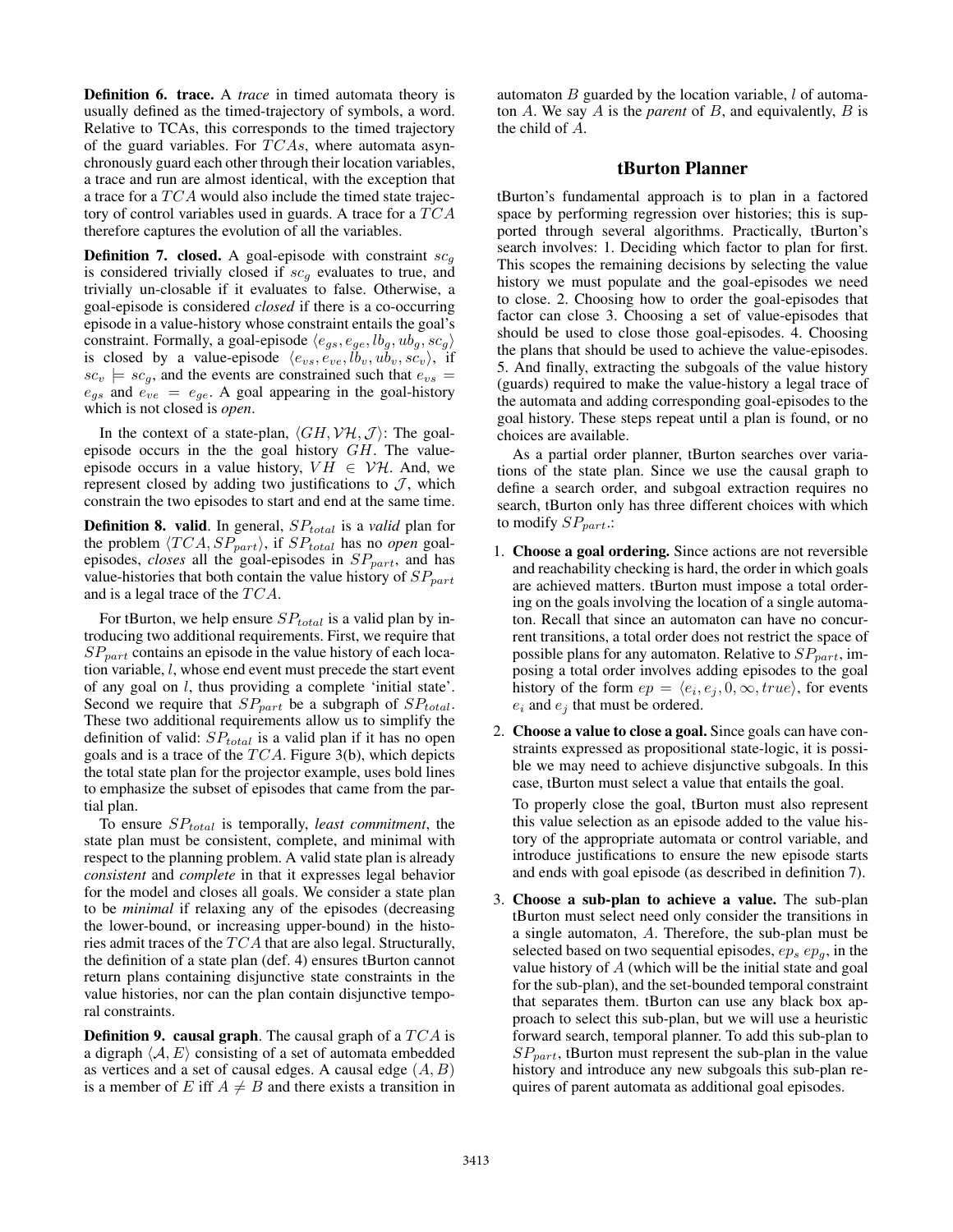Adding a sub-plan to a value history is a straightforward process of representing each state in the plan as a sequential chain of episodes  $ep_1, ep_2, ..., ep_m$  reaching from the end event of  $ep_s$  to the start event of  $ep_a$ . Introducing subgoals is a bit trickier. Subgoals need to be computed from all value episodes added to represent the sub-plan,  $ep<sub>i</sub>$ , as well as  $ep_q$  (for which we did not introduce goals as a result of the previous type of plan-space action, choosing a value to close a goal). The purpose of these subgoals is to ensure the parent automata and control variables have traces consistent with the trace (value-history) of A. There are two types of subgoals we can introduce: One is a maintenance related subgoal, that ensures  $A$  is not forced by any variables it depends on to transition early out of  $ep<sub>i</sub>$ . The other expresses the subgoal required to effect the transition into  $ep_i$ .

To formalize the modifications to  $SP_{part}$ , let  $ep1 =$  $\langle e_{s1}, e_{e1}, lb_1, ub_1, sc_1 \rangle$  be an episode  $ep_s, ep_i,$  or  $ep_g$  in the value history of the location variable  $l$  of  $A$ , for which we need to introduce goals. Let  $ep2$  be the episode that immediately follows  $ep1$ . Since  $ep1$  (and similarly for  $ep2$ ) is in the value history, we know from definition 4 that  $sc_1$  and  $sc_2$ are assignments to  $l$ . From the  $TCA$  model, lets also identify the set of transitions of the form,  $T = \langle l_s, l_e, g, c := 0 \rangle$ [def. 2], for which  $sc_1$  is the assignment  $l = l_s$ .

Adding a maintenance subgoal for  $ep_2$  requires the following additions: A new goal episode for each  $T$  where  $sc_2$  is not the assignment  $l = l_e$ , of the form  $ep_{new}$  $\langle e_{s1}, e_{e1}, 0, \infty, l \neq l_e \rangle$ . Adding a subgoal to effect the transition from  $ep_1$  to  $ep_2$  requires both a new goal episode and a justification. We add one goal episode for  $T$  where  $sc_2$  is the assignment  $l = l_e$ , of the form  $ep_{new}$  $\langle e_{e1}, e_{new}, 0, \infty, g \rangle$ . We also add a justification of the form  $J = \langle e_{e1}, e_{new}, 0, \infty \rangle$ . These last two additions ensure that as soon as the guard of the transition is satisfied, A will transition to its next state.

#### Making Choices with Backtracking Search

At this point we have described the choices and changes tBurton must make to traverse the space of partial plans. We implement tBurton as a backtracking search, but use several additional algorithms to make this search more efficient: a subplanner implemented as a wrapper around an 'offthe-shelf' temporal planner, Incremental Total Order (ITO) to efficiently choose goal orderings, Incremental Temporal Consistency (ITC) to efficiently check whether the temporal constraints used in the episodes are temporally consistent, and Causal Graph Synthesis (CGS) to simplify traversing the causal graph by reducing the parent-child relation of the causal graph to a sequence of numbers. We summarize the tBurton algorithm in this subsection and then sketch out each of the component algorithms.

In order to maintain search state, tBurton uses a queue to keep track of the partial plans,  $SP_{part}$  that it needs to explore. For simplicity, one can assume this queue is LIFO, although in practice a heuristic could be used to sort the queue. To make search more efficient, we make two additional modifications to the  $SP_{part}$  we store on the queue. First, we annotate  $SP_{part}$  with both the automaton we are currently making choices on, as well as which of the three choices we need to make next. The second involves the use of ITO. When tBurton needs to choose a goal ordering for a given partial plan, it could populate the queue with partial plans representing all the variations on goal ordering. Since storing all of these partial plans would be very memory intensive, we add to the partial plan a data structure from ITO, which allows us to store one partial plan, and poll it for the next consistent variation in goal ordering.

Algorithm 1 provides the pseudo code for tBurton's highlevel search algorithm. The algorithm reflects the three choices tBurton makes. In general, backtracking search traverses a decision tree and populates a search queue with all the children nodes of the expanded node. Since this can be very memory intensive for plan-space search, we take an alternate approach of populating the queue with the next child node to explore as well as a single child node representing 'what not to do' for the remaining children. Line 17 takes advantage of the incremental nature of ITO, to queue the next possible set of goal orderings. Lines 29-30, queue a partial state-plan with a guard representing which value assignments have already been tried. Lines 38-38, queue a stateplan with new goal episodes which remove already tried subplans. The behavior of the algorithm with a LIFO queue is to plan for the children automata in the causal graph before their parents, and to plan in a temporally forward manner for each automata.

#### Subplanner

tBurton's backtracking search exploits the structure of the causal graph, but finding a sub-plan for a factor, an automaton in the causal graph, is still hard. In general, we can leverage the state-of-the-art in temporal planners to find these sub-plans. However, there are a few special sub-plans we can compute without search. When asked to plan for a control variable  $u$ , the sub-plan will involve a single value episode where the state constraint is  $\perp$  with temporal constraints  $lb = 0$ ,  $ub = \infty$ . This sub-plan represents our assumption that there is no transition behavior for commands. When asked to plan from one location to another for an automaton A, we can exploit the locality of information from having automata, and check the set of transitions of A. If there is a sequence of automatic timed transitions, we can return the subplan without search. Finally, the subplanner's functional behavior, in which it returns a plan, given an automaton, the initial variable assignment, a goal variable assignment, and a [lb, ub] duration, is easily memoized.

#### Incremental Total Order: Unifying Goal Histories

One of the choices that tBurton needs to make is how to order the goals required of an automaton. More specifically, given a set of goal-episodes, we want to add temporal constraints relating the events of those goal-episodes, so any goal-episodes that co-occur have logically consistent guards. By computing the total order over all the goal-episodes we can discover any inconsistencies, where, for example two goal-episodes could not possibly be simultaneously closed. In practice, computing the total order of goal-episodes is faster than computing a plan, so we can discover inconsistencies inherent in the set of goal-episodes faster than we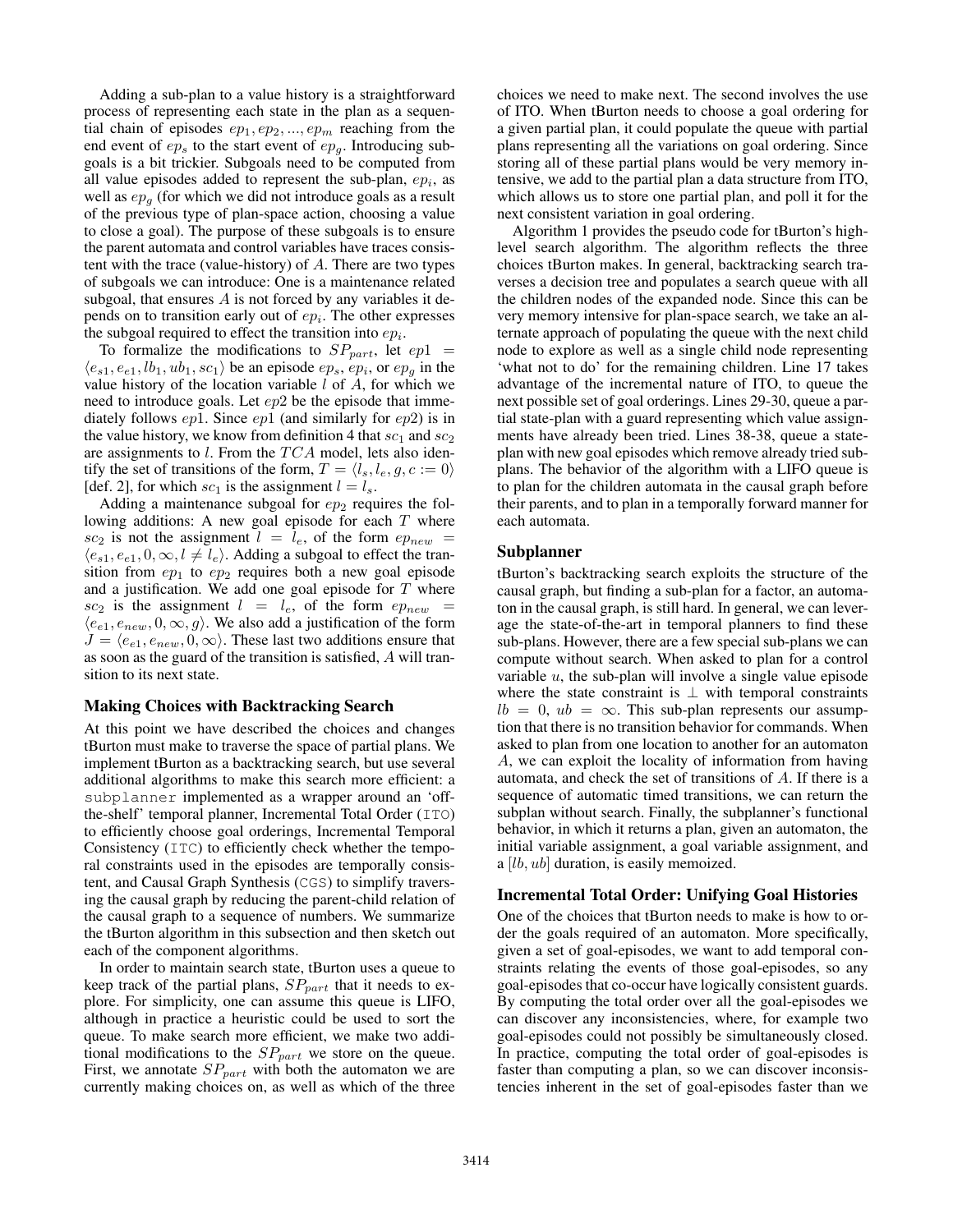Algorithm 1: tBurton( $TCA, SP_{part}$ )

**Input:** Timed Concurrent Automata  $TCA = \langle L, C, U, A \rangle$ , Partial State Plan  $SP_{part}$ **Output:** Total State Plan  $SP_{total}$ <sup>1</sup> // Factor the problem to create the causal graph  $2 \{A_1, A_2, ..., A_n\} \leftarrow CausalGraphSynthesis(TCA);$ <sup>3</sup> // Add the partial plan to the queue. 4  $A_i$  is the lowest numbered automaton with a goal in  $SP_{part}$ 5  $SP_{part} \leftarrow initITO(SP_{part}, A_i);$ 6 Q.push $(\langle SP_{part}, A_i, choose\_goal\_order \rangle);$ 7 while  $Q \neq \emptyset$  do 8 / // remove a partial plan from the queue. 9 |  $\langle SP_{part}, A, choice \rangle \leftarrow Q.pop();$ 10 **switch** choice **do**  $\begin{array}{c|c} \n\text{11} & \text{case choose\_goal\_order} \\
\hline\n\text{12} & \text{if } SP_{part} \text{ has no one.}\n\end{array}$ if  $SP_{part}$ *has no open goals* then 13 | | | | return  $SP_{part}$ ;  $14$  else 15  $\vert$   $\vert$   $\vert$   $SP_{part} \leftarrow ITO(SP_{part}, A);$ 16 **if**  $SP_{part}$  *exists* then<br>  $P_{part}(SP_{part}, A, choose\_goal-order)$ ; 18 if  $ITC(SP_{part})$  then<br>
19 if  $Q.push(\langle SP_{part}, A, choose_value \rangle);$  $\begin{array}{c|c|c|c} 20 & & & \end{array}$  else | continue; 22 **case** choose\_value 23 | | |  $\iota$  or  $u$  of  $A$  is used in the guard  $q$  of open goal episode  $ep_g$ 24  $\left|\right|$   $\left|\right|$  if  $g == \overline{f}$  alse then continue;  $26$  else 27 | | | Choose assignments  $\bigwedge (x = v)$  that entail g, where  $x$  can be  $l$  or  $u$  of  $A$ .  $28$  | | |  $\frac{1}{28}$  |  $\frac{1}{28}$  |  $\frac{1}{28}$  |  $\frac{1}{28}$  |  $\frac{1}{28}$  |  $\frac{1}{28}$  |  $\frac{1}{28}$  |  $\frac{1}{28}$  |  $\frac{1}{28}$  |  $\frac{1}{28}$  |  $\frac{1}{28}$  |  $\frac{1}{28}$  |  $\frac{1}{28}$  |  $\frac{1}{28}$  |  $\frac{1}{28}$  |  $\frac{1}{28}$  |  $\$ 29 | | |  $SP_{part-up} = SP_{part}$  with new guard  $g \leftarrow g \land \neg \bigwedge (x = v)$ ;  $\begin{array}{|c|c|c|c|}\n\hline\n30 & & Q.push(\langle SP_{part.up}, A, choose\_value \rangle) \; ;\n\end{array}$ <sup>31</sup> // add chosen values to partial state plan 32  $\Box$  Add  $\Lambda(x = v)$  as value episodes to  $SP_{plan}$  $Q.push(\langle SP_{part}, A, choose\_subplan \rangle);$  $33$  case choose\_subplan  $34$  | |  $ep_s$  and  $ep_e$  are sequential value episodes of the value history for l or u of A in  $SP_{part}$ , separated by a temporal constraint dur.  $\begin{array}{c|c|c} \text{35} & | & | & \text{subplan} \leftarrow \text{subplanner}(A, ep_s.\text{sc},ep_e.\text{sc},dur); \end{array}$ <sup>36</sup> if subplan *exists* then  $\overline{37}$  | | |  $\overline{1}$  Add subplan and parent subgoals to  $SP_{part}$ <sup>38</sup> SPpart up = SPpart with negated subplan as goal-episodes. 39 Q.push( $\langle SP_{part. up}, A, choose.subplan \rangle$ );<br>
40 if *i or u of A* is used in open goals of  $SP_{part}$ , then<br>  $Q. push(\langle SP_{part}, A, choose.value \rangle)$ ;  $\begin{array}{c|c|c|c|c} 41 & & & & & \end{array}$ <br>  $\begin{array}{c|c|c} 42 & & & \end{array}$  else  $A_i$  is the lowest numbered automaton with a goal in  $\begin{array}{c|c} \textbf{44} & & S P_{part} \ \textbf{45} & & S P_{part} \leftarrow initITO(SP_{part}, A_i); \ \textbf{46} & Q.push(\langle SP_{part}, A_i, choose\_goal\_order \rangle); \end{array}$  $\frac{46}{47}$  else continue; 48 return failure;

can discover that no plan exists to get from one goal-episode to the next.

Our incremental total order algorithm builds upon work which traverses a tree to enumerate all total orders given a partial order (Ono and Nakano 2005). We modify their algorithm into an incremental one consisting of a data structure maintaining the position in the tree, an initialization function, init, and an incremental function, next, which returns the next total order.

Our ITO algorithm is similarly divided into two pieces. The initITO algorithm creates the ITO data structure by calling init with  $SP_{part}$  and a particular automaton A. initITO treats temporal constraints of the episodes as partial orders. ITO can then be called repeatedly to enumerate the next consistent ordering of goal episodes where the location variable l of A is involved.

#### Causal Graph Synthesis and Temporal Consistency

We use existing algorithms for Causal Graph Synthesis and Incremental Temporal Consistency (ITC), so we briefly motivate their purpose and use.

The Causal Graph Synthesis (CGS) algorithm is based on the algorithm used for Burton (Williams and Nayak 1997), and is simple to describe. Given a TCA, CGS checks the dependencies of each automaton in TCA and creates a causal graph. If the causal graph contains cycles, the cycles are collapsed and the product of the participating automata are used to create a new compound automata. Finally, each automaton in the causal graph is numbered sequentially in a depthfirst traversal of the causal graph starting from 1 at a leaf. The numbering imposes a search order (with 1 being first), which removes the need to choose which factor to plan for next.

The Incremental Temporal Consistency (ITC) algorithm is used to check whether the partial plan  $SP_{part}$  is temporally consistent, or that the temporal constraints in goal, value histories, and justifications are satisfied. Since tBurton will perform this check many times with small variations to the plan, it is important this check be done quickly. For this purpose we use the incremental temporal consistency algorithm defined in (Shu, Effinger, and Williams 2005).

## Mapping PDDL to TCA

Even though tBurton reasons over TCAs, it is still a capable PDDL planner. In order to run tBurton on PDDL problems, we developed a PDDL 2.1 (without numeric fluents) to TCA translator. Here, we provide only a sketch of this translator.

In order to maintain required concurrency, the translator first uses temporal invariant synthesis (Bernardini and Smith 2011) to compute a set of invariants. An instance of an invariant identifies a set of ground predicates for which at most one can be true at any given time. We select a subset of these invariant instances that provide a covering of the reachable state-space, and encode each invariant instance into an automaton. Each possible grounding of the invariant instance becomes a location in the automata.

Each ground durative action is also translated into an automaton. In Figure 4, three of the transitions are guarded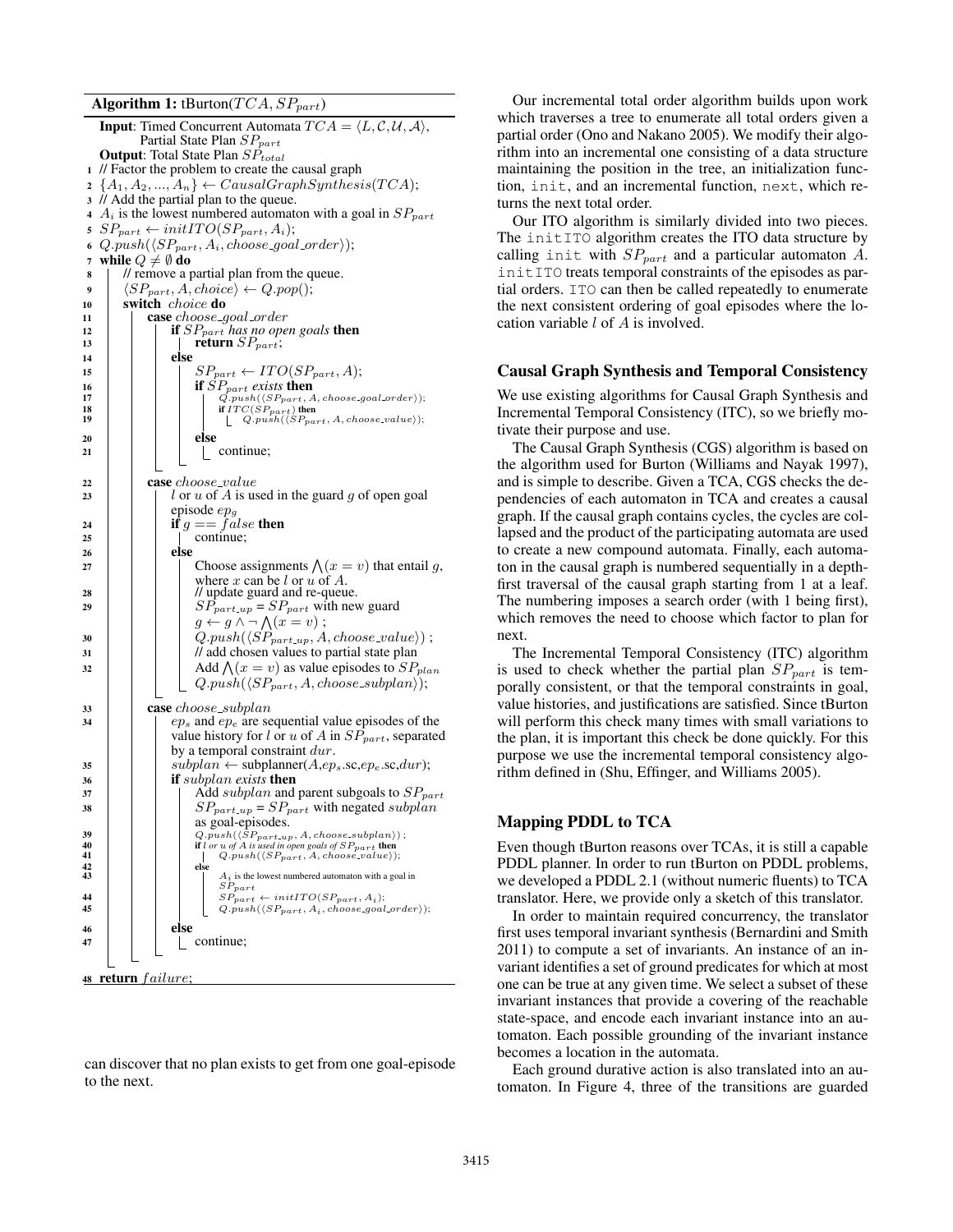

Figure 4: An example TCA automaton for a generic PDDL grounded action.

by conditions from the corresponding PDDL action, translated into propositional state logic over location variables. Another transition uses  $\epsilon$  to denote a small-amount of time to pass for the start-effects of the action to take effect, prior to checking for the invariant condition. A fifth transition is used to reset the action.

Finally, the transitions of each invariant-instance based automata is labeled with a disjunction of the states of the ground-action automata that affect its transition.

Inherent in this mapping is an assumption that PDDL durative actions will not self-overlap in a valid plan. Planning with self-overlapping durative actions in PDDL is known to be EXPSPACE, while without such actions is PSPACE (Rintanen 2007). This suggests that tBurton may solve a simpler problem, but the actual complexity of TCA planning with autonomous transitions has yet to be addressed. In the meantime, if the number of duplicate actions can be known ahead of time, they can be added as additional ground-action automata.

## Results

We benchmarked tBurton on a combination of IPC 2011 and IPC 2014 domains. Temporal Fast Downward (TFD) from IPC 2014 was used as an 'off-the-shelf' subplanner for tBurton because it was straight-forward to translate  $TCAs$  to the SAS representation used by TFD (Helmert 2006). For comparison, we also benchmarked against YAHSP3-MT from IPC 2014, POPF2 from IPC 2011, and TFD from IPC 2014, the winner or runners up in the 2011 and 2014 temporal satisficing track (Table 1). Each row represents a domain. Columns are grouped by planner and show the number of problems solved (out of 20 for each domain) and the IPC score (out of 20, based on minimizing make-span). Rows with interesting results between TFD and tBurton are italicized, and the best scores in each domain are in bold. The tests were run with scripts from IPC 2011 and were limited to 6GB memory and 30 minute runtime.

In general, tBurton is capable of solving approximately the same number of problems as TFD with the same quality, but for problems which admit some acyclic causal factoring (parcprinter, satellite, and TMS), tBurton performs particularly well. On domains which have no factoring, tBurton's high-level search provides no benefit and thus degrades to using the sub-planner. This often resulted in tBurton receiving the same score as its subplanner, TFD (elevators, parking, openstack). While the same score often occurs when TFD is already sufficiently fast enough to solve the problem, there are a few domains where tBurton's processing overhead imposes a penalty (floortile, sokoban).

A feature of using tBurton is that it is capable of solving problems with required concurrency. For TMS, tBurton is able to consistently solve more problems than the other planners. However, the IPCScore of tBurton is lower than POPF, perhaps because the goal-ordering strategy used by tBurton does not inherently minimize the make-span like the temporal relaxed planning graph used by POPF.

While benchmarking on existing PDDL domains is a useful comparison, it is worth noting that these problems do not fully demonstrate tBurton's capabilities. In particular, none of these domains have temporally extended goals, and all actions have a single duration value instead of an interval. We look forward to more comprehensive testing with both existing PDDL domains and developing our own benchmarks.

## Conclusion

This paper presents tBurton, a planner that uses a novel combination of causal-graph factoring, timeline-based regression, and heuristic forward search to plan for networked devices. It is capable of supporting a set of problem features not found before in one planner, and is capable of doing so competitively. Furthermore, tBurton can easily benefit from advancements in state-of-the art planning by replacing its sub-planner. The planning problem tBurton solves assumes devices with controllable durations, but we often have little control over the duration of those transitions. In future work we plan to add support for uncontrollable durations.

## Acknowledgments

We thank Seung Cheung for his work extending the original reactive Burton planner with qualitative time. His thesis laid the groundwork for this paper. We would also like to thank Howard Shrobe for his guidance and Erez Karpas for his invaluable insights into planning. This work was made possible through support from the DARPA Mission-oriented Resilient Clouds (MRC) program.

### References

Alur, R., and Dill, D. L. 1994. A theory of timed automata. *Theoretical computer science* 126(2):183–235.

Amir, E., and Engelhardt, B. 2003. Factored planning. In *IJCAI*, volume 3, 929–935. Citeseer.

Benton, J.; Coles, A. J.; and Coles, A. 2012. Temporal planning with preferences and time-dependent continuous costs. In *ICAPS*, volume 77, 78.

Bernardini, S., and Smith, D. E. 2011. Automatic synthesis of temporal invariants. In *SARA*.

Brafman, R. I., and Domshlak, C. 2003. Structure and complexity in planning with unary operators. *J. Artif. Intell. Res.(JAIR)* 18:315–349.